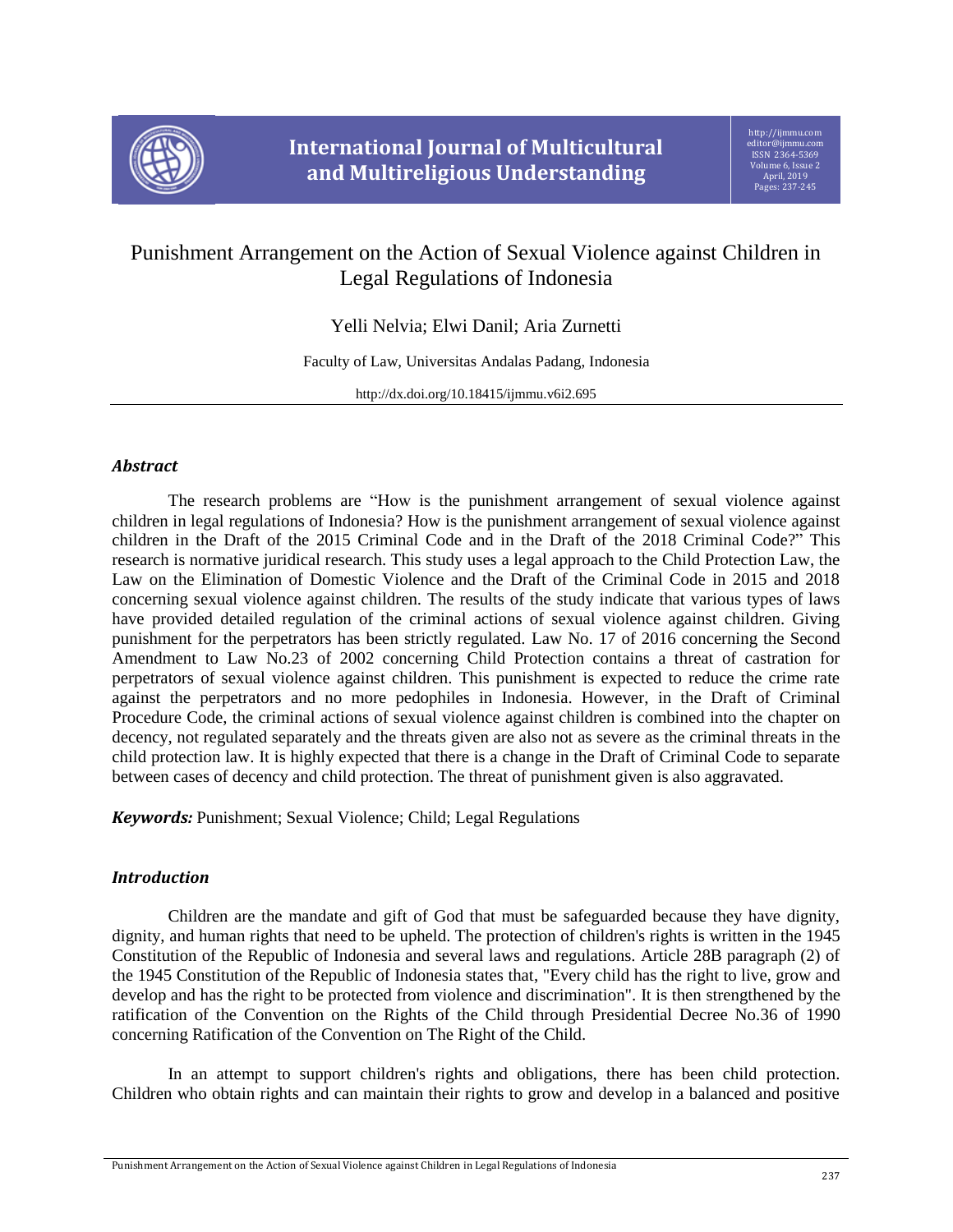manner means getting treatment fairly and avoiding harmful threats.<sup>1</sup> Child protection is an effort to fulfill the rights and obligations of children as a manifestation of justice in society. Thus, child protection must be sought in various fields of state life, community and family based on the law in order to treat children properly, fairly, and prosperously. 2

Pedophilia is a Greek word which means behavioral abnormalities in a person, namely sexual deviation behavior. A person suffering from pedophiles usually likes children. Pedophilia is the sexual attraction of adults to children. It is a form of mental illness in the form of abnormalities in sexual attraction. To vent his lust, a pedophile will look for pre-puberty children.<sup>3</sup>

Regulations governing the punishment of perpetrators of sexual violence on children are provisions of criminal law that are different from civil matters which are included in the realm of private law. However, in this case, the criminal law is strict. The law must be enforced and the offender must be punished. 4

The Criminal Code is the basis for knowing or seeing criminal provisions governing sexual violence. This rule explains various restrictions on sexual violence against children. In addition to the Criminal Code, there is a special law that regulates sexual violence against children, namely Law No.23 of 2002 concerning the Protection of Children who has undergone various changes. The last Child Protection Law is Law No.17 of 2016 concerning the Second Amendment of Law No.23 Year 2002 concerning child protection.

Law enforcement is closely related to criminal law policy (penal policy) as criminal politics carried out by the government along with law enforcement officers in order to realize justice.<sup>5</sup> Criminal law policies include anything that can be criminalized in criminal law to avoid strong opposition from society.

Through criminal law, there are three stages in the "penal policy" (criminal law policy): firstly, **formulation policy stage** is the policy stage by the legislators; secondly, the stage of applying criminal law by law enforcement officers from the police to the court that is called as **judicial policy,** as the legal application stage; thirdly, the stage of criminal conduct in the form of imprisonment by criminal executing officers called **executive policy** as the administrative stage of legal execution.<sup>6</sup>

Likewise, penalties for sexual violence are also included in a new draft of the Criminal Code. The enactment of the New Criminal Code in the context of law enforcement is a benchmark of how far the law has a special meaning that has a distinctive Indonesian character in changing national behavior in accordance with the law.<sup>7</sup> Regarding the sexual violence against children, in the 2015 Criminal Code Draft, the penalties for criminal acts of sexual violence against children are contained in Article 486, Article 487, Article 491, and several other articles. While in the 2018 Criminal Code Draft, the provisions

 $\overline{\phantom{a}}$ 

<sup>&</sup>lt;sup>1</sup> Moch. Faisal Salam, *Procedure for Juvenile Justice in Indonesia*, 1<sup>st</sup> Edition Mandar Maju, Bandung, 2005, page 1.

<sup>2</sup> Lilik Mulyadi, Juvenile Court in Indonesia (Theory, Practice and Problems), Cetakan I, Mandar Maju, Bandung, page 2.

 $3 \text{ Ismantoro Dwi Yuwono}, 2015, Application of the Law in the Case of Sexual Violence against Children, Buku.$ Seru, Jakarta, page 44.

<sup>4</sup> E.Utrecht, Criminal Law I,1968, Bandung University, page 60.

<sup>5</sup> Teguh Sulistia, Aria Zurnetti, 2011, New Post-Reformation Horizon Criminal Law, Rajagrafindo Persada, Jakarta, page 19.

<sup>6</sup> Barda Nawawi Arief, 1996, *Bunga Rampai: Criminal Law Policy,* Citra Aditya Bakti, Bandung, page 30.  $<sup>7</sup>$  Ibid, page 28.</sup>

Punishment Arrangement on the Action of Sexual Violence against Children in Legal Regulations of Indonesia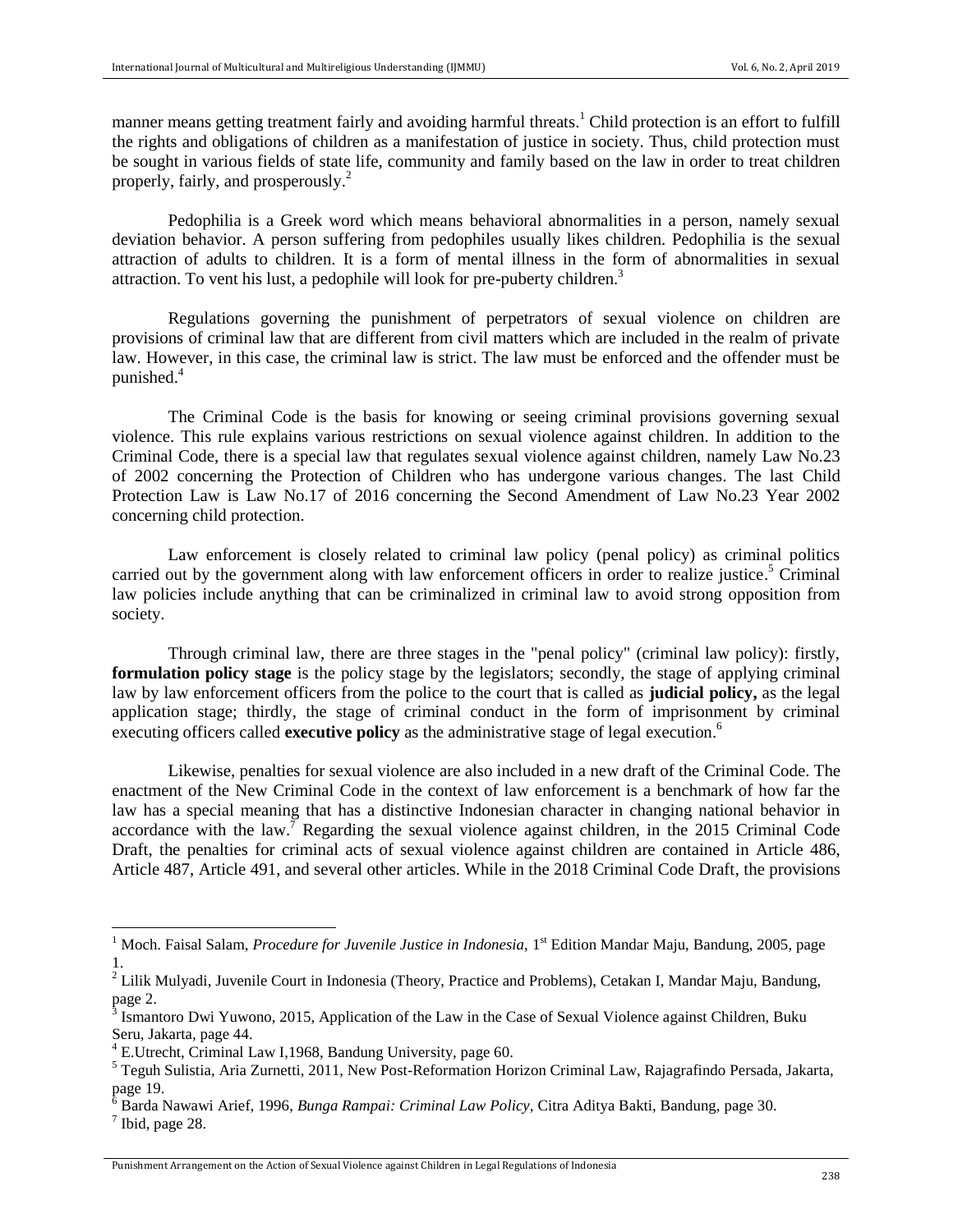regarding sexual violence against children are mentioned in several articles including Article 448, Article 450, and Article 452.

Based on the statements above, we know that the government has made various efforts in legal policies to prevent criminal acts of violence against children. Since 1999, there have been many laws and regulations that comprehensively regulate prevention and enforcement of sexual violence against children. Unfortunately, even though various rules have been made, the cases of violence against children in Indonesia are increasing. This study will analyze the problem of arranging the punishment of sexual violence against children in the applicable laws and regulations in Indonesia and the regulation of punishment for sexual violence against children in the Criminal Code Draft.

#### *Research Method*

a. Research Approach

To conduct this research of law, the form of research used is normative legal research with a statute approach. This research was conducted by examining laws and regulations related to the legal issue that is being discussed. It is about criminal policies against perpetrators of sexual violence against children. 8

b. Research Characteristic

This research is a descriptive research, which describes the findings of the research based on the cases of criminal acts of sexual violence against children.

#### *Types and Sources of Legal Materials*

This research uses secondary data sources from:<sup>9</sup>

- a. Primary Legal Materials. These are the technique of collecting legal materials in the form of legislations related to violence against children, including:
	- 1. The Criminal Code
	- 2. Law No. 35 of 2014 concerning Amendments of Republic of Indonesia's Law No.23 of 2002 concerning Child Protection.
	- 3. Law No. 17 of 2016 concerning the Stipulation of Government Regulations in lieu of Law No.1 of 2016 concerning the Second Amendment to Law No.23 of 2002 concerning Child Protection becomes Law.
	- 4. Law No.23 of 2004 concerning the Elimination of Domestic Violence.
	- 5. etc.

 $\overline{a}$ 

b. Secondary Legal Materials. These are all writings or all research results that have been published or which have not been published such as: legal journals published in various courts, journals published in ADIL.

<sup>8</sup> Peter Mahmud Marzuki, *Legal Research*, Kencana Prenada Media Group, Jakarta, 2008.

<sup>9</sup> Soerjono Soekamto dan Sri Mamudji, 1990, *Normative Legal Research: A Brief Review,* Jakarata, Rajawali Pers, page 29.

Punishment Arrangement on the Action of Sexual Violence against Children in Legal Regulations of Indonesia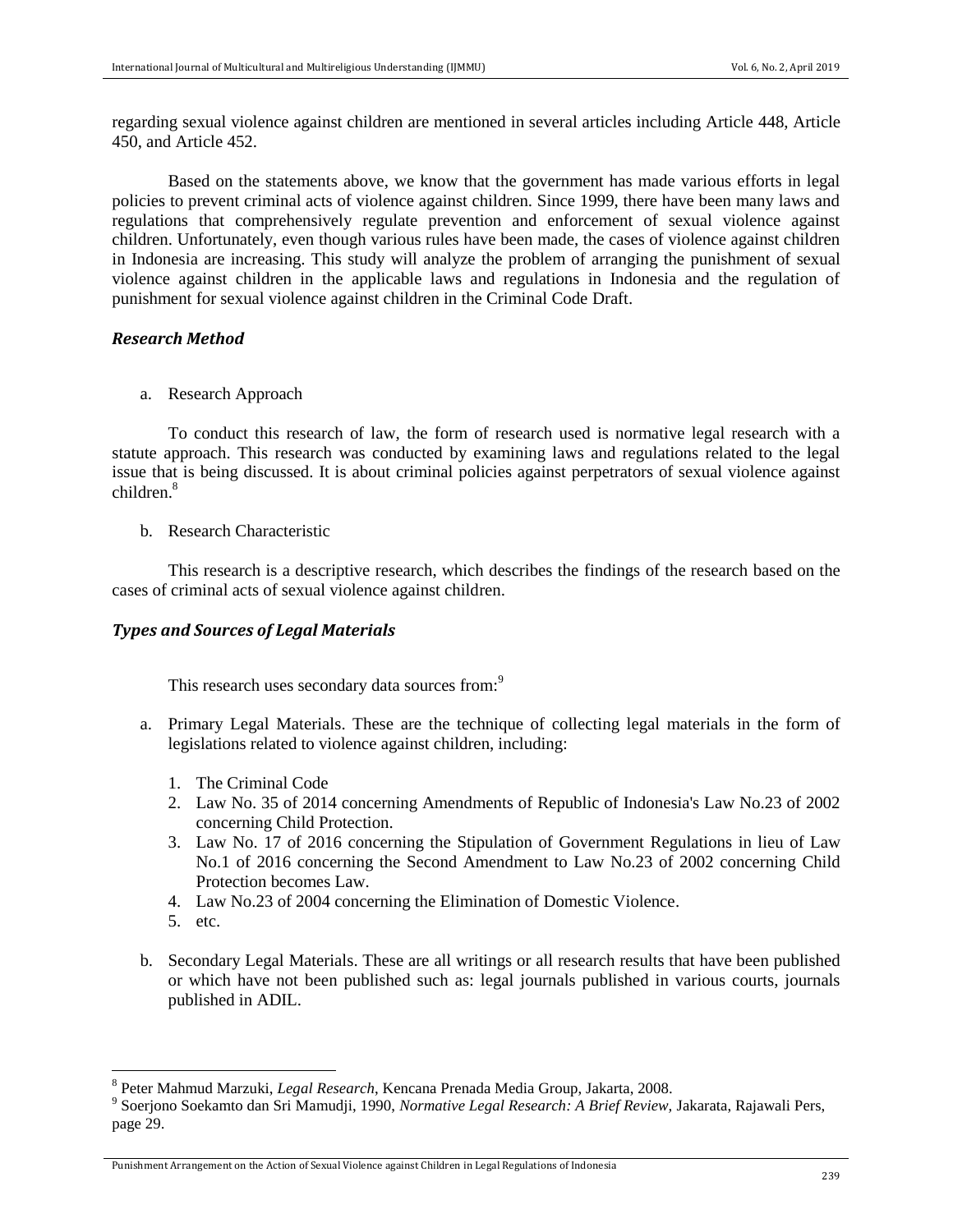- c. Tertiary Legal Materials. These are supporting legal materials, including:
	- 1. Legal materials that provide instructions and explanations for secondary legal materials. Examples: dictionaries, encyclopedias, and so on.
	- 2. Primary, secondary and tertiary materials (supporting materials) other than legal materials, for example: Sociology, Philosophy, Ecology, Engineering and others, which are used to supplement or support research data.<sup>10</sup>

## *Legal Material Processing and Analysis*

a. Legal Material Processing

After legal material is collected completely, the next stage is to process and analyze the legal material, which basically consists of the following steps:<sup>11</sup>

1. Editing

The legal material that has been obtained is examined again so that it is clearly known which legal material is truly relevant to the research.

2. Coding

It is providing certain codes or signs of legal material that has been previously edited.

b. Legal Material Analysis

Legal materials that have been obtained from the results of editing and processing, are described and analyzed with concepts and theories that exist in the theoretical framework and then correlate them to the problems that have been formulated. This way is done to get answers to the problems that have been formulated, so that the results of the analysis can be interpreted and formulated into findings of this research. The results are expected to be beneficial for the development of legal science.

## *Findings and Discussion*

#### *A. The Punishment Arrangement of the Action of Sexual Violence against Children in the Criminal Code*

The punishment related to sexual violence against children in the Criminal Code is formulated in two forms, namely a single formulation system and an alternative formulation system. In the alternative formulation system, the offender can be the subject to criminal fine or imprisonment. The perpetrators of criminal acts of sexual violence against children can be charged with imprisonment or criminal fine. Some of the Articles that cover sexual violence against children are as follows: Article 287 of the Criminal Code, Article 289 of the Criminal Code, Article 290 of the Criminal Code, Article 291 of the Criminal Code, etc.

#### *B. The Punishment Arrangement of Actions of Sexual Violence against Children other than the Criminal Code*

1. The Punishment Arrangement of the Sexual Violence against Children in Law No.23 of 2004 Concerning the elimination of Domestic Violence

 $\overline{\phantom{a}}$ 

<sup>10</sup> *Ibid,* page 41.

<sup>&</sup>lt;sup>11</sup> Bambang Sunggono, 2011, Legal *Research Methodology*, 12<sup>th</sup> Edition, Rajawali Pers, Jakarta, page 125.

Punishment Arrangement on the Action of Sexual Violence against Children in Legal Regulations of Indonesia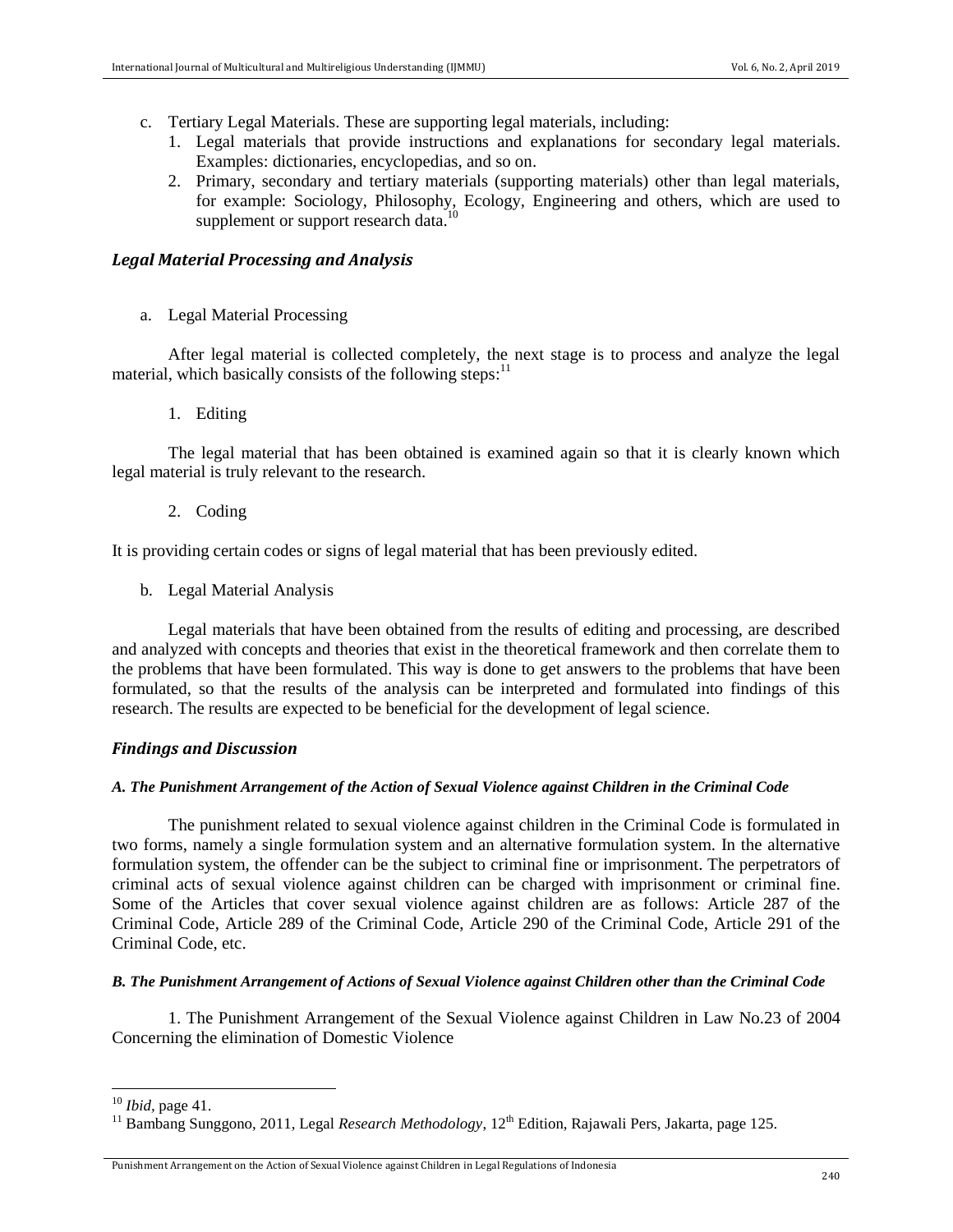Based on Law No.23 of 2004 concerning the Elimination of Domestic Violence, the provisions of penalties that can be imposed on perpetrators of sexual violence in households are regulated in Article 46 and Article 47 of this law. The punishment in this law is formulated alternatively, namely criminal fines or imprisonment. The perpetrators of criminal acts of sexual violence in the household can be punished by imprisonment or criminal fines. Article 46 and Article 47 have different minimum and maximum rules.

Article 46 does not regulate the special minimum threat but only regulates the maximum threat, that is a maximum imprisonment of 12 (twelve) years or a fine of at most IDR 36,000,000.00 (thirty-six million rupiahs). Article 47 regulates the minimum and maximum threats, both for imprisonment and fines. The minimum threat in the article against perpetrators of sexual violence is a minimum sentence of 4 (four) years imprisonment and a minimum fine of IDR 12,000,000.00 (twelve million rupiahs), while the maximum threat is a maximum of 15 (fifteen) years in prison and a maximum fine of IDR 300,000,000.00 (three hundred million rupiah).

2. The Punishment Arrangement of Sexual Violence against Children in Law No.23 of 2002 concerning Children Protection

The punishment in this law is formulated cumulatively with imprisonment and criminal fines. Perpetrators of sexual violence against children are punished by imprisonment and fines. Article 81 and Article 82 have the same minimum and maximum rules.

Article 81 and Article 82 regulate the threat of minimum and maximum prison sentences and fines for perpetrators of sexual violence against children. The maximum prison threat for both of these Articles is a maximum of 15 (fifteen) years imprisonment, while the maximum threat of a fine is IDR 300,000,000.00 (three hundred million rupiahs. The minimum prison threat of Article 81 and Article 82 is a minimum of 3 (three) years and a fine of at least IDR 60,000,000.00 (sixty million rupiahs).

3. The Punishment Arrangement of Sexual Violence against Children in Law No. 35 of 2014 concerning Amendments to Law No.23 of 2002 Concerning Child Protection

Article 81 and Article 82 regulate the minimum and maximum threats of prison sentences. Criminal fines for perpetrators of sexual violence against children in this law do not contain minimal threats, but only contain maximum threats. The maximum threat of imprisonment for these two Articles is a maximum of 15 (fifteen) years, while the maximum threat of fines is IDR 5,000,000,000.00 (five billion rupiahs). The minimum threat of imprisonment in Article 81 and Article 82 is a minimum of 5 (five) years.

The difference between Law No.23 of 2002 and Law No. 35 of 2014 is the difference in the threat of minimum criminal and threat of fines. As previously explained, Law No.23 of 2002 provides a minimum criminal threat with a minimum of 3 (three) years imprisonment, while Law No. 35 of 2014 provides a minimum sentence of 5 (five) years. For criminal fines, Law No.23 of 2002 has a minimum threat of fines, while Law No. 35 of 2014 does not have a minimum threat, but the maximum threat of fines is much higher, IDR 5,000,000,000. (five billion rupiah).

Law No. 35 of 2014 also gives addition to the criminal threat for perpetrators of criminal acts of sexual violence against children if the perpetrators are parents, guardians, caregivers, educators, or education personnel. If this happens, the criminal provisions are added to 1/3 (one-third) of the existing criminal threats.

3. The Punishment Arrangement of Sexual Violence against Children in Law No. 17 of 2016 Concerning the Second Amendment of Law No.23 of 2002 Concerning Child Protection

Punishment Arrangement on the Action of Sexual Violence against Children in Legal Regulations of Indonesia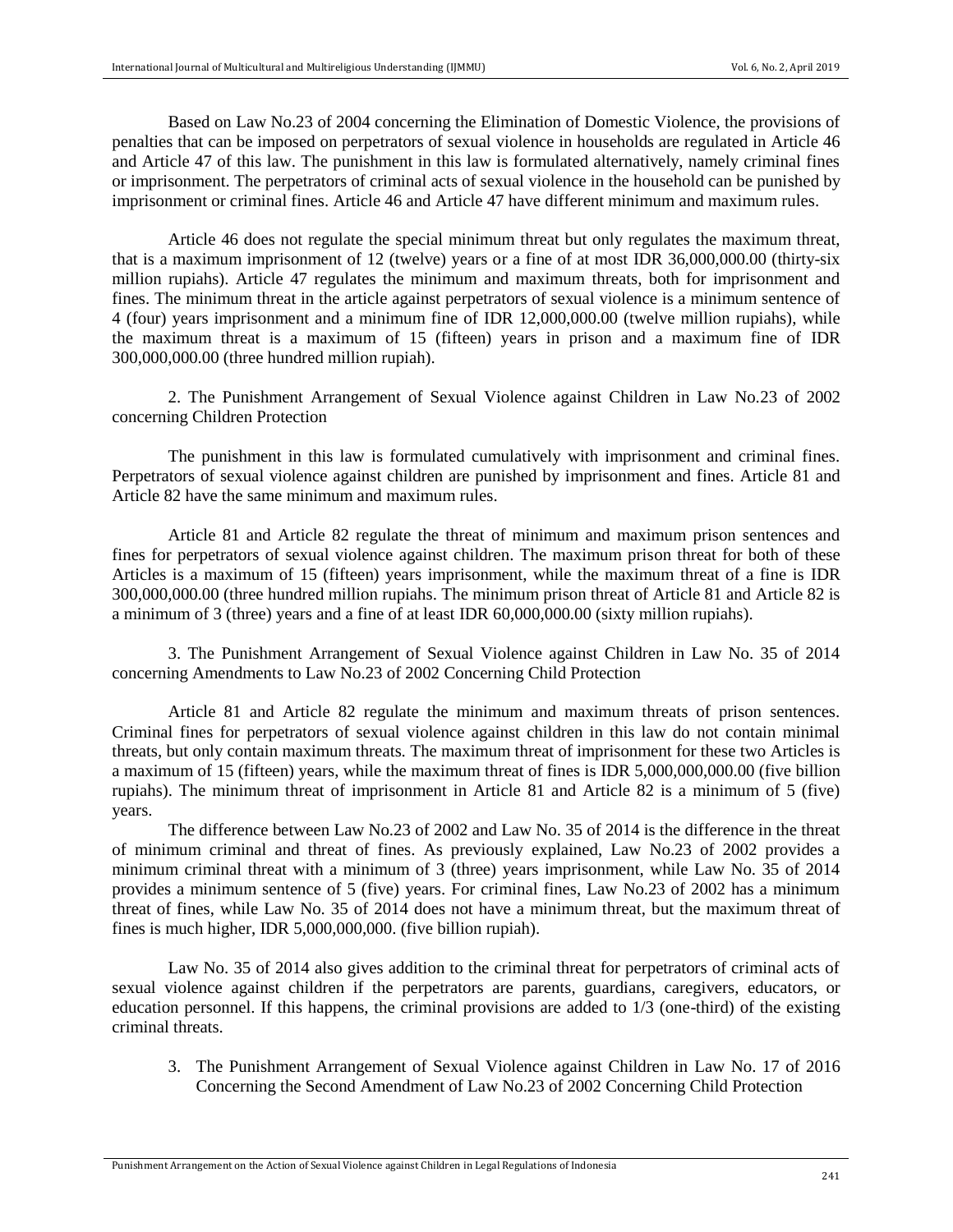To respond to the phenomenon of sexual violence against children, to give a deterrent effect to the perpetrators, and to prevent sexual violence against children, the President has stipulated a Government Regulation in Lieu of Law No. 1 of 2016 concerning the Second Amendment to Law No.23 of 2002 concerning Protection Child. Furthermore, the Government Regulation in lieu of Law No. 1 of 2016 has been approved by the House of Representatives to then be passed into a Law on the Establishment of Substitute Government Regulations Law 17 of 2016 concerning the second amendment to Law No. 23 of 2002 concerning Child Protection becomes Law.

In Law No.17 of 2016, there are several provisions for the types of punishment:

- a. Main Punishment: in the form of imprisonment and criminal fines.
- b. Additional punishment: in the form of announcing the identity of the perpetrator.
- c. Actions including:
	- 1. Chemical castration, and
	- 2. Installation of electronic detection devices

Every punishment is decided together with the main punishment along with the term of the sentence. The sentence is imposed at the latest 2 (two) years and is carried out after the convict has served the main punishment.

The punishment in the Child Protection Law not only provides severe penalties, but also adds penalties in the form of installing electronic detectors and announcing the identity of the perpetrators. Article 81 which contains criminal acts of intercourse has a sentence that is aggravated by a sentence of chemical castration, to actors who fulfill the provisions of article 81.

#### *C. The Punishment Arrangement of Sexual Violence against Children in the Draft of the 2015 Criminal Code and in the Draft of the 2018 Criminal Code*

In the Draft of the 2015 Criminal Code and in the Draft of the 2018 Criminal Code, the punishment arrangements towards sexual violence against children are divided into two types of punishment formulations. The first one is that the arrangement is formulated cumulatively: imprisonment and criminal fines, and the second one is formulated alternatively.

The draft of the 2015 and 2018 Criminal Code has the same formulation of sentences regarding the imprisonment. The imprisonment can be given for lifetime or for a certain period of time. For the certain period of time is a maximum of 15 (fifteen) years or a minimum of 1 (one) day, unless a specific minimum is specified. In addition, the criminal fines in the draft of the 2015 Criminal Code, specifically Article 82, regulates criminal fines of at least IDR 100,000 (one hundred thousand rupiahs) and most are determined according to the following categories:

- 1. Category I IDR 10,000,000 (ten million rupiah);
- 2. Category II IDR 50,000,000 (fifty million rupiah);
- 3. Category III IDR 150,000,000 (one hundred and fifty million rupiah);
- 4. Category IV IDR 500,000,000 (five hundred million);
- 5. Category V IDR 2,000,000,000 (two billion rupiah);
- 6. Category VI IDR 15,000,000,000 (fifteen billion rupiah);

The draft 2018 Criminal Code also regulates the criminal fines, that is Article 88 Paragraph (3), which is a minimum fine determined by a specific minimum. The criminal fines are set at least IDR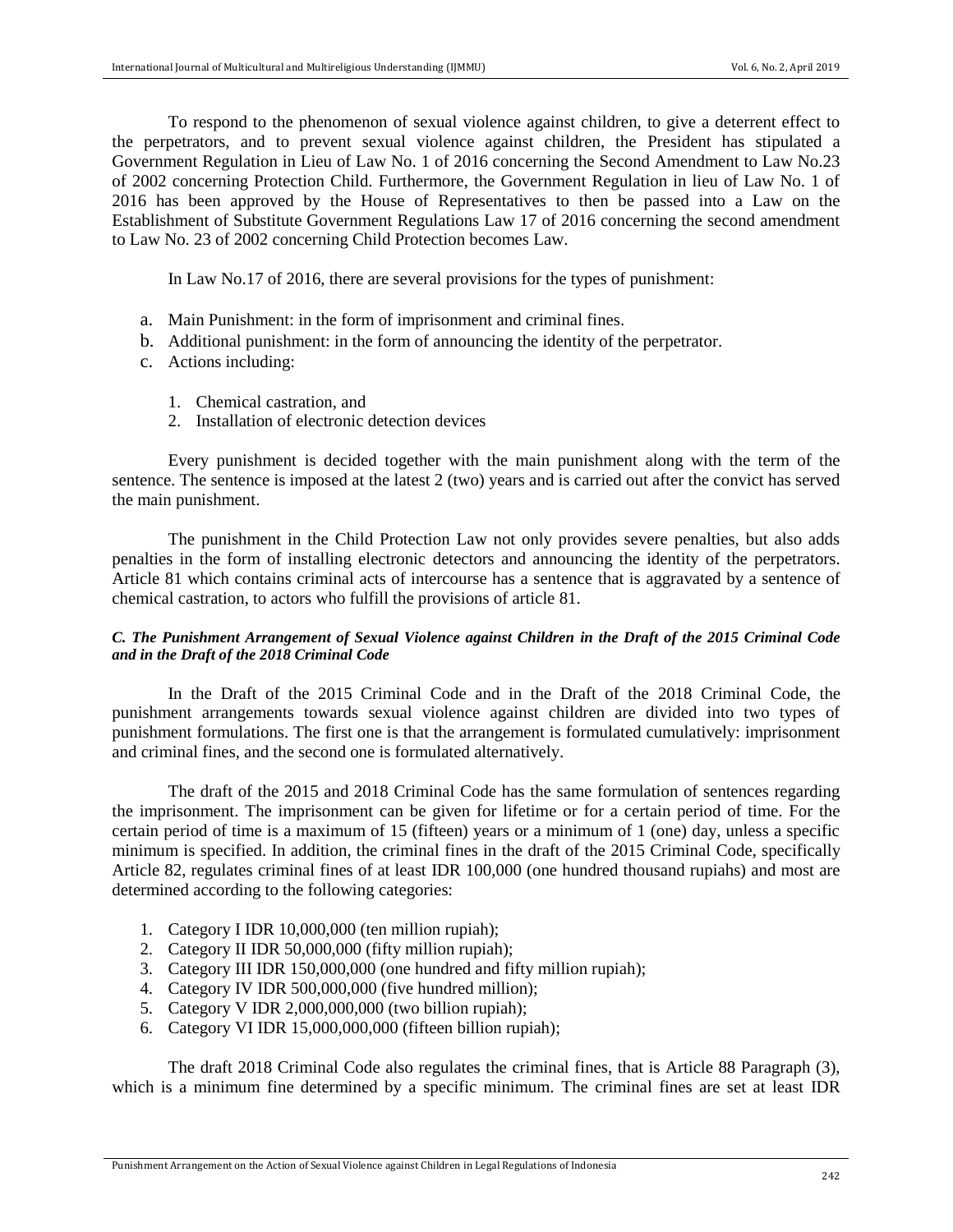50,000 (fifty thousand rupiahs). The threat of specific maximum fines is regulated in Article 89 which divides the criminal by fine category into several categories:

- 1. Category I IDR 1,000,000 (one million rupiah);
- 2. Category II IDR 10,000,000 (ten million rupiah);
- 3. Category III IDR 50,000,000 (fifty million rupiah);
- 4. Category IV IDR 150,000,000 (one hundred and fifty million rupiah);
- 5. Category V IDR 500,000,000 (five hundred million);
- 6. Category VI IDR 2,000,000,000 (two billion rupiah):
- 7. Category VII IDR 15,000,000,000 (fifteen billion rupiah); and
- 8. Category VIII IDR 50,000,000,000 (fifty billion rupiah).

The author will compare the 2018 Criminal Code Draft with the 2015 Criminal Code Draft. In the Draft of Criminal Code submitted by the President of the Republic of Indonesia to the Chairperson of the Republic of Indonesia dated June 5, 2015, there are several articles governing the criminal acts of sexual violence against children. Some of them are contained in articles, which are: Article 486, Article 487, Article 491, Article 493, Article 494, Article 495, Article 496, Article 497.

In particular, the criminal actions of sexual violence against children are contained in Article 479, Article 487, Article 491, and Article 492. Beside these articles, there is no other explanation regarding the threat of violence or sexual violence against children. There are some differences between the 2018 Criminal Code Draft with the 2015 Criminal Code Draft. Several articles which cover sexual violence against children in the 2018 Criminal Code Draft are: Article 448, Article 450, Article 452.

As an example of the comparison of the threat of punishment in the 2018 Criminal Code Draft with the threat of punishment in the 2015 Criminal Code Draft, the author presents the differences in the formulation of punishments of sexual violence against children in criminal acts of sexual abuse contained in the 2015 and 2018 Criminal Procedure draft, as follows:

| No.            | Subject     | Violation                                                                                                 | The threat of<br>punishment in the<br>2018 Criminal Code<br>Draft                                | The threat of<br>punishment in<br>the 2015<br>Criminal Code<br>Draft |
|----------------|-------------|-----------------------------------------------------------------------------------------------------------|--------------------------------------------------------------------------------------------------|----------------------------------------------------------------------|
|                | each person | committing violence or<br>the threat of violence,<br>forcing children to have<br>intercourse              | imprisonment<br>of<br>a<br>minimum of $5$ (five)<br>years and a maximum<br>of 15 (fifteen) years | maximum<br>imprisonment<br>of $15$ (fifteen)<br>vears                |
| $\overline{2}$ | each person | committing<br>obscene<br>acts with someone who<br>is known or reasonably<br>suspected of being a<br>child | imprisonment for a<br>maximum of $9$ (nine)<br>years                                             | imprisonment<br>for a maximum<br>of 9<br>(nine)<br>years             |

Based on the two examples of above-mentioned criminal acts, the formulation of criminal acts of intercourse has undergone a change. In the 2015 Criminal Code Draft does not yet contain the minimum threat, while in the 2018 Criminal Code Draft contains formulations with minimum threats. In this case, it means that at the formulation concept stage, the lawmakers have thought ahead. One of them is that if there is no specific minimum threat, there will be an opportunity for individuals to work professionally at the law enforcement stage.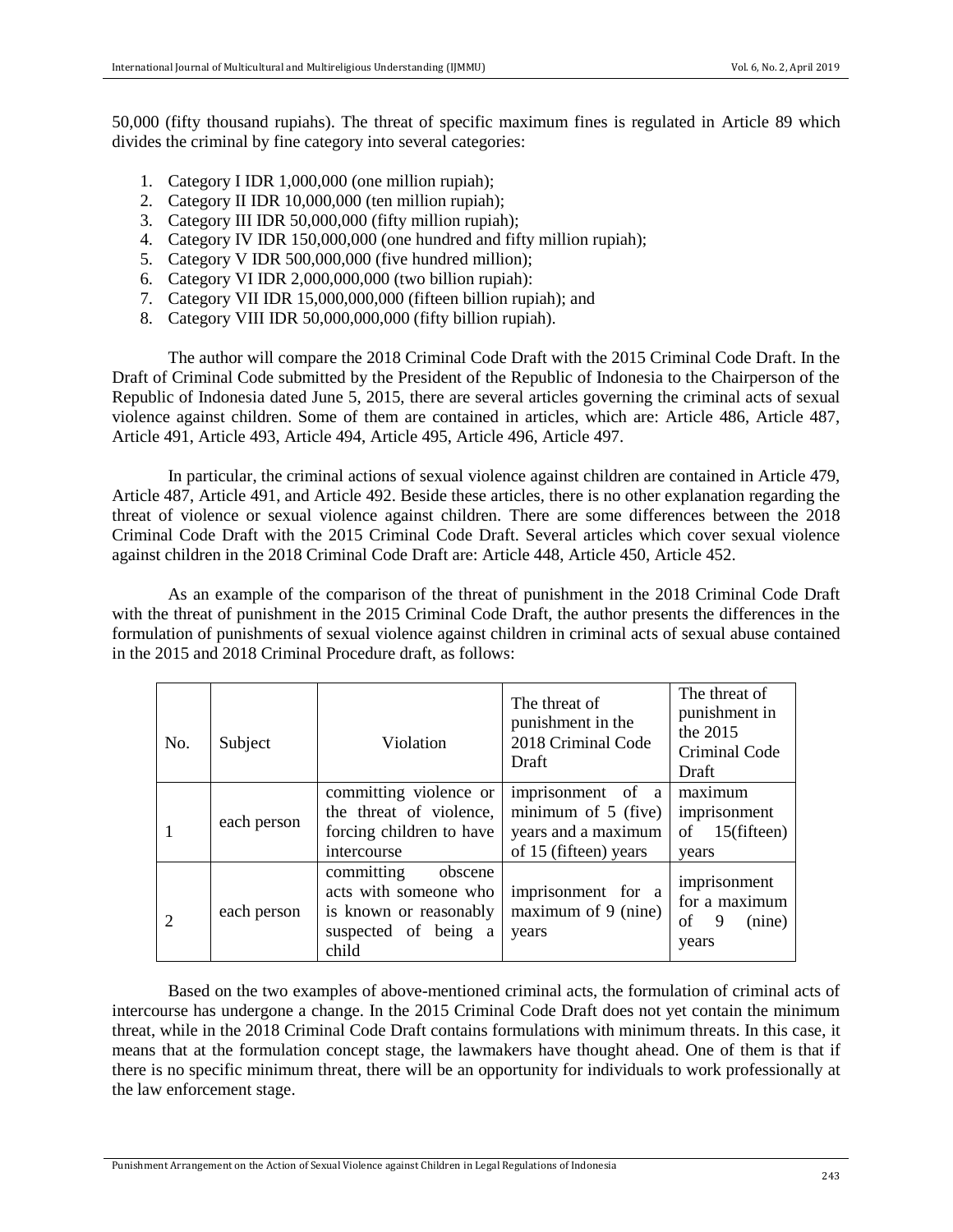#### *Conclusion*

Based on the description above, there are several conclusions from the problems discussed in this discussion, including:

The punishment arrangement of the actions of sexual violation against children is mentioned in various laws and regulations. Those arrangements are contained in the Criminal Code and several laws including Law No.23 of 2002 concerning Child Protection with several amendments and Law No.23 of 2004 concerning the Elimination of Domestic Violence. They discussed the punishment for criminal acts *of sexual violence against children. The law on child protection and criminal threats always changes. The* last change was made in Law No. 17 of 2016 concerning the second Amendment to Law No.23 of 2002 concerning Child Protection. In this law there has been a legal renewal in which there is a threat of castration against the perpetrators. Castration punishment is a system of criminal reform in Indonesia.

After analyzing the formulation of the Criminal Code Draft in 2015 and 2018, there is a formulation of the regulation of punishment in the Draft Criminal Code which always changes from time to time. Those changes are carried out in accordance with the development of circumstances and changes in the situation of the community. The lawmakers are still trying to make improvements to produce the National Criminal Code that can accommodate all community needs.

#### *Suggestion*

At the end of this paper, the author will provide the following suggestions:

To the government, as the legislator who cooperates with the House of Representatives as the legislature that examines and ratifies legislation, it is expected that the articles which concern on the Criminal Actions of sexual violence in the Criminal Code draft have a more severe criminal threat. It is as stated in Law No.17 of 2016 concerning the second amendment to Law No.23 of 2002 concerning Child Protection which has included a threat of castration for perpetrators of sexual violence against children.

To the law enforcement officials, as the sub-systems of an integrated Criminal Justice System, are expected to carry out their duties well in enforcing the law as an effort to fight against sexual violence. They are expected to run the wheel of a criminal justice system that is firm in prosecuting and imposing penalties or penalties on perpetrators as minimum and maximum penalties stated in the provisions of the law in accordance with the actions of the perpetrators.

#### *References*

- Bambang Sunggono.(2011). Legal Research Methodology, 12<sup>th</sup> Edition, Rajawali Pers, Jakarta, page 125.
- Barda Nawawi Arief.(1996). Bunga Rampai: Criminal Law Policy, Citra Aditya Bakti, Bandung, page 30.
- Barda Nawawi Arief.(1996). Bunga Rampai: Criminal Law Policy, Citra Aditya Bakti, Bandung, page 30.

E.Utrecht, Criminal Law I.(1968).Bandung University, page 60.